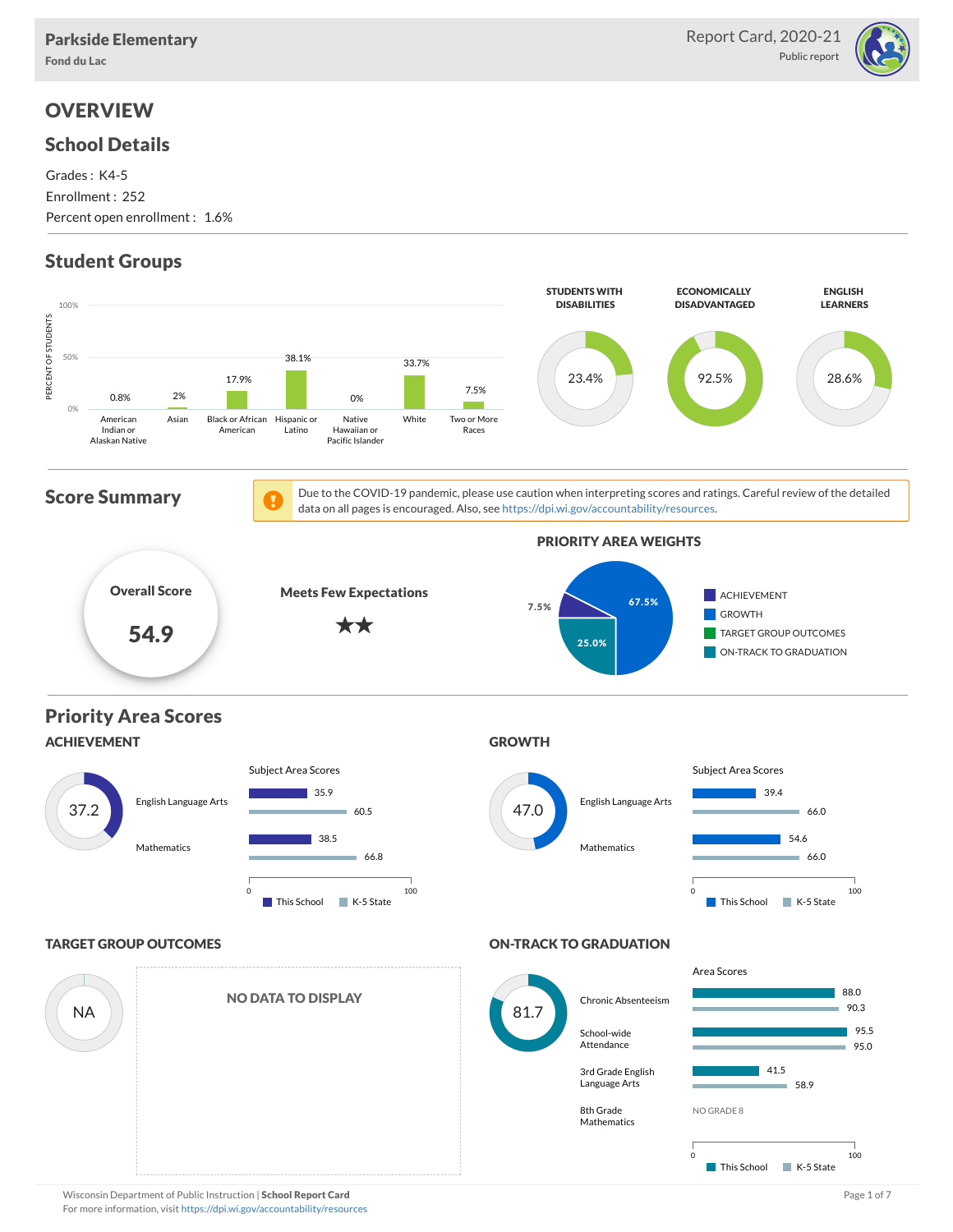

### ACHIEVEMENT

This priority area summarizes how this school's students performed on state assessments using a points-based proficiency system that gives partial credit for Basic test performance and extra credit for Advanced performance. The score is a multi-year average of English language arts and mathematics subscores.

#### Priority Area Score



#### Student Group Achievement, 2020-21 (for information only)

Group size is given in parentheses. Groups with fewer than 20 students are not displayed.

#### ENGLISH LANGUAGE ARTS





#### Performance Levels by Year

These graphs show school-wide percentages and group sizes of students performing at each level.

#### ENGLISH LANGUAGE ARTS



#### **MATHEMATICS**



Wisconsin Department of Public Instruction | School Report Card Page 2 of 7 and 2008 and 2009 and 2 of 7 and 2 of 7

For more information, visit <https://dpi.wi.gov/accountability/resources>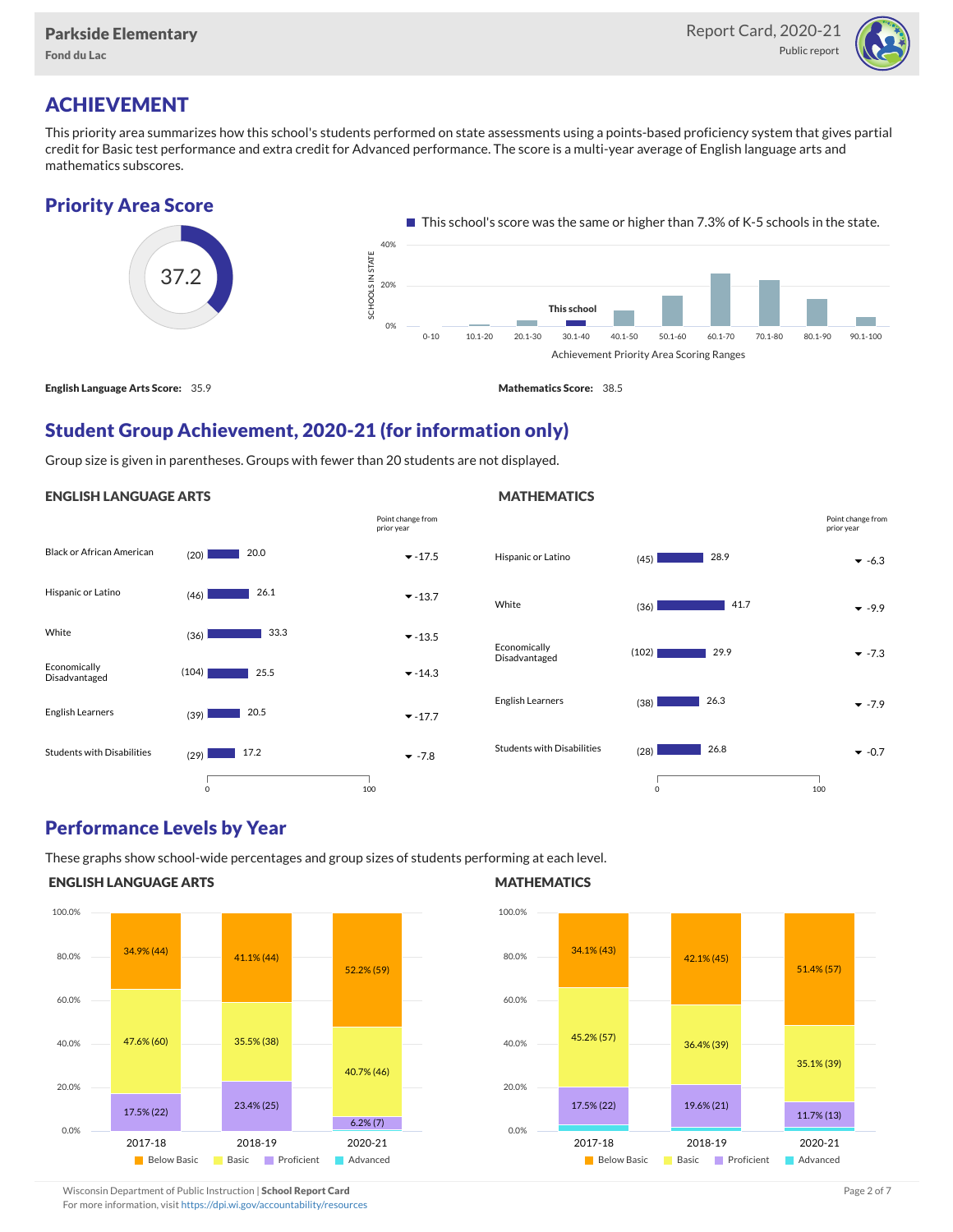

# ACHIEVEMENT - ADDITIONAL INFORMATION

The data on this page is for information only.

# Test Participation Rates, 2020-21

| <b>ENGLISH LANGUAGE ARTS</b> |                                   | <b>MATHEMATICS</b> |                             |  |  |  |  |
|------------------------------|-----------------------------------|--------------------|-----------------------------|--|--|--|--|
| All students                 | Lowest-participating group:       | All students       | Lowest-participating group: |  |  |  |  |
|                              | <b>Students with Disabilities</b> |                    | Black or African American   |  |  |  |  |
| 96.7%                        | 94.1%                             | 94.3%              | 87.0%                       |  |  |  |  |

### Student Group Performance Levels by Year

Groups with any full academic year students in tested grades are shown.

#### ENGLISH LANGUAGE ARTS

|                                     | 2017-18          |          |            |         |                |                   |           | 2018-19    |           |                | 2020-21          |           |            |           |                |
|-------------------------------------|------------------|----------|------------|---------|----------------|-------------------|-----------|------------|-----------|----------------|------------------|-----------|------------|-----------|----------------|
|                                     | Tested<br>Total# | Advanced | Proficient | Basic   | Below<br>Basic | Tested<br>Total # | Advancec  | Proficient | Basic     | Below<br>Basic | Tested<br>Total# | Advancec  | Proficient | Basic     | Below<br>Basic |
| All Students: K-5 State             | 192,784          | 7.3%     | 35.1%      | 34.5%   | 23.2%          | 189,032           | 6.7%      | 33.7%      | 34.8%     | 24.8%          | 158,545          | 5.8%      | 31.3%      | 35.0%     | 27.9%          |
| <b>All Students</b>                 | 126              | 0.0%     | 17.5%      | 47.6%   | 34.9%          | 107               | 0.0%      | 23.4%      | 35.5%     | 41.1%          | 113              | 0.9%      | 6.2%       | 40.7%     | 52.2%          |
| American Indian or Alaskan Native   | $\sim 20$        | $\star$  | $\star$    | ٠       | $\star$        | $\sim 20$         | $\star$   | $\star$    | $\star$   | $\star$        | $\sim 20$        | $\star$   | $\star$    |           |                |
| Asian                               | $\sim 20$        | $\star$  | $\star$    | $\star$ | $\star$        | $\angle 20$       | $\star$   | $\star$    | $\star$   | $\star$        | $\angle 20$      | $\star$   | $\star$    | $\star$   |                |
| <b>Black or African American</b>    | $\angle 20$      | $\star$  | $\star$    | $\star$ | $\star$        | 20                | 0.0%      | 20.0%      | 35.0%     | 45.0%          | 20               | 0.0%      | 5.0%       | 30.0%     | 65.0%          |
| Hispanic or Latino                  | 43               | 0.0%     | 16.3%      | 48.8%   | 34.9%          | 44                | 0.0%      | 22.7%      | 34.1%     | 43.2%          | 46               | 2.2%      | 2.2%       | 41.3%     | 54.3%          |
| Native Hawaiian or Pacific Islander | $\sim 20$        |          | $\star$    | $\star$ | $\star$        | $\Omega$          | <b>NA</b> | <b>NA</b>  | <b>NA</b> | <b>NA</b>      | $\Omega$         | <b>NA</b> | <b>NA</b>  | <b>NA</b> | <b>NA</b>      |
| White                               | 49               | 0.0%     | 22.4%      | 46.9%   | 30.6%          | 31                | 0.0%      | 25.8%      | 41.9%     | 32.3%          | 36               | 0.0%      | 8.3%       | 50.0%     | 41.7%          |
| Two or More Races                   | $\angle 20$      | $\star$  | $\star$    | $\star$ | $\star$        | $\angle 20$       | $\star$   | $\star$    | $\star$   | $\star$        | $\angle 20$      | $\star$   | $\star$    |           |                |
| <b>Economically Disadvantaged</b>   | 113              | 0.0%     | 14.2%      | 48.7%   | 37.2%          | 98                | 0.0%      | 22.4%      | 34.7%     | 42.9%          | 104              | 1.0%      | 4.8%       | 38.5%     | 55.8%          |
| <b>English Learners</b>             | 48               | 0.0%     | 12.5%      | 52.1%   | 35.4%          | 38                | 0.0%      | 21.1%      | 34.2%     | 44.7%          | 39               | $0.0\%$   | 2.6%       | 35.9%     | 61.5%          |
| <b>Students with Disabilities</b>   | 27               | 0.0%     | 7.4%       | 25.9%   | 66.7%          | 20                | 0.0%      | 15.0%      | 20.0%     | 65.0%          | 29               | 0.0%      | 0.0%       | 34.5%     | 65.5%          |

#### **MATHEMATICS**

|                                     | 2017-18           |          |            |         |                       |                   |           | 2018-19    |           |                | 2020-21           |           |            |           |                       |
|-------------------------------------|-------------------|----------|------------|---------|-----------------------|-------------------|-----------|------------|-----------|----------------|-------------------|-----------|------------|-----------|-----------------------|
|                                     | Tested<br>Total # | Advanced | Proficient | Basic   | Below<br><b>Basic</b> | Tested<br>Total # | Advanced  | Proficient | Basic     | Below<br>Basic | Tested<br>Total # | Advancec  | Proficient | Basic     | Below<br><b>Basic</b> |
| All Students: K-5 State             | 193,134           | 11.3%    | 35.2%      | 32.5%   | 21.0%                 | 189,328           | 12.0%     | 34.8%      | 32.0%     | 21.2%          | 158,380           | 10.1%     | 32.3%      | 32.1%     | 25.6%                 |
| <b>All Students</b>                 | 126               | 3.2%     | 17.5%      | 45.2%   | 34.1%                 | 107               | 1.9%      | 19.6%      | 36.4%     | 42.1%          | 111               | 1.8%      | 11.7%      | 35.1%     | 51.4%                 |
| American Indian or Alaskan Native   | $\angle 20$       | $\star$  | $\star$    | $\star$ | $\star$               | $\sim 20$         | $\star$   | $\star$    | $\star$   | $\star$        | $\sim 20$         | $\star$   | $\star$    |           |                       |
| Asian                               | $\sim 20$         | $\star$  | $\star$    | ÷       | $\star$               | $\angle 20$       | $\star$   | $\star$    | $\star$   | $\star$        | $\sqrt{20}$       | $\star$   | $\star$    |           |                       |
| <b>Black or African American</b>    | $\angle 20$       | $\star$  | $\star$    | $\star$ | $\star$               | 20                | 0.0%      | 10.0%      | 30.0%     | 60.0%          | $\angle 20$       | $\star$   | $\star$    |           |                       |
| Hispanic or Latino                  | 43                | 0.0%     | 16.3%      | 48.8%   | 34.9%                 | 44                | 0.0%      | 20.5%      | 29.5%     | 50.0%          | 45                | 0.0%      | 8.9%       | 40.0%     | 51.1%                 |
| Native Hawaiian or Pacific Islander | $\sim 20$         | $\star$  | $\star$    | $\star$ | $\star$               | $\Omega$          | <b>NA</b> | <b>NA</b>  | <b>NA</b> | <b>NA</b>      | $\mathbf 0$       | <b>NA</b> | <b>NA</b>  | <b>NA</b> | <b>NA</b>             |
| White                               | 49                | 6.1%     | 18.4%      | 38.8%   | 36.7%                 | 31                | 3.2%      | 25.8%      | 41.9%     | 29.0%          | 36                | 5.6%      | 19.4%      | 27.8%     | 47.2%                 |
| Two or More Races                   | $\angle 20$       | $\star$  | $\star$    | $\star$ | $\star$               | $\angle 20$       | $\star$   | $\star$    | $\star$   | $\star$        | $\sim 20$         | $\star$   | $\star$    |           |                       |
| <b>Economically Disadvantaged</b>   | 113               | 2.7%     | 15.9%      | 44.2%   | 37.2%                 | 98                | 2.0%      | 16.3%      | 35.7%     | 45.9%          | 102               | 1.0%      | 10.8%      | 35.3%     | 52.9%                 |
| English Learners                    | 48                | 0.0%     | 18.8%      | 47.9%   | 33.3%                 | 38                | 0.0%      | 15.8%      | 36.8%     | 47.4%          | 38                | 0.0%      | 7.9%       | 36.8%     | 55.3%                 |
| <b>Students with Disabilities</b>   | 27                | 3.7%     | 0.0%       | 33.3%   | 63.0%                 | 20                | 0.0%      | 15.0%      | 25.0%     | 60.0%          | 28                | 3.6%      | 10.7%      | 21.4%     | 64.3%                 |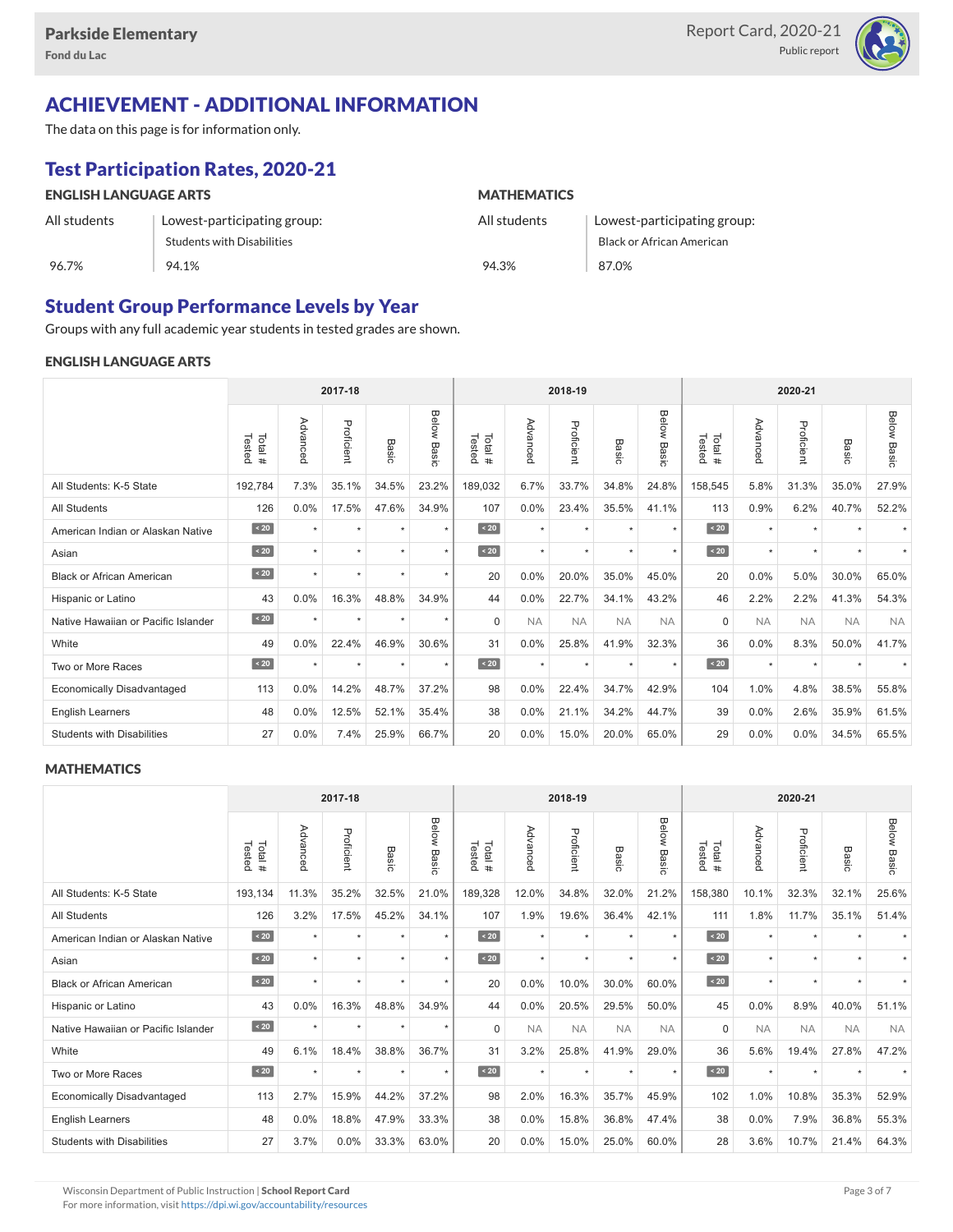

## **GROWTH**

This priority area measures year-to-year student progress on statewide tests. It uses a value-added model that seeks to control for circumstances beyond the influence of educators. A high value-added score means that on average students in the school are progressing more quickly than other, similar students. Growth is scored from 0 to 100 to match the other priority areas and is a conversion from the roughly 0 to 6 value-added score.



## Student Group Value-Added (for information only)

Value-added scores cover an approximately 0-6 range. Higher scores mean greater positive impact. A score of 3.0 is average. Group size is shown in parentheses. Groups with fewer than 20 students are not displayed. Shaded boxes indicate higher-than-average scores.

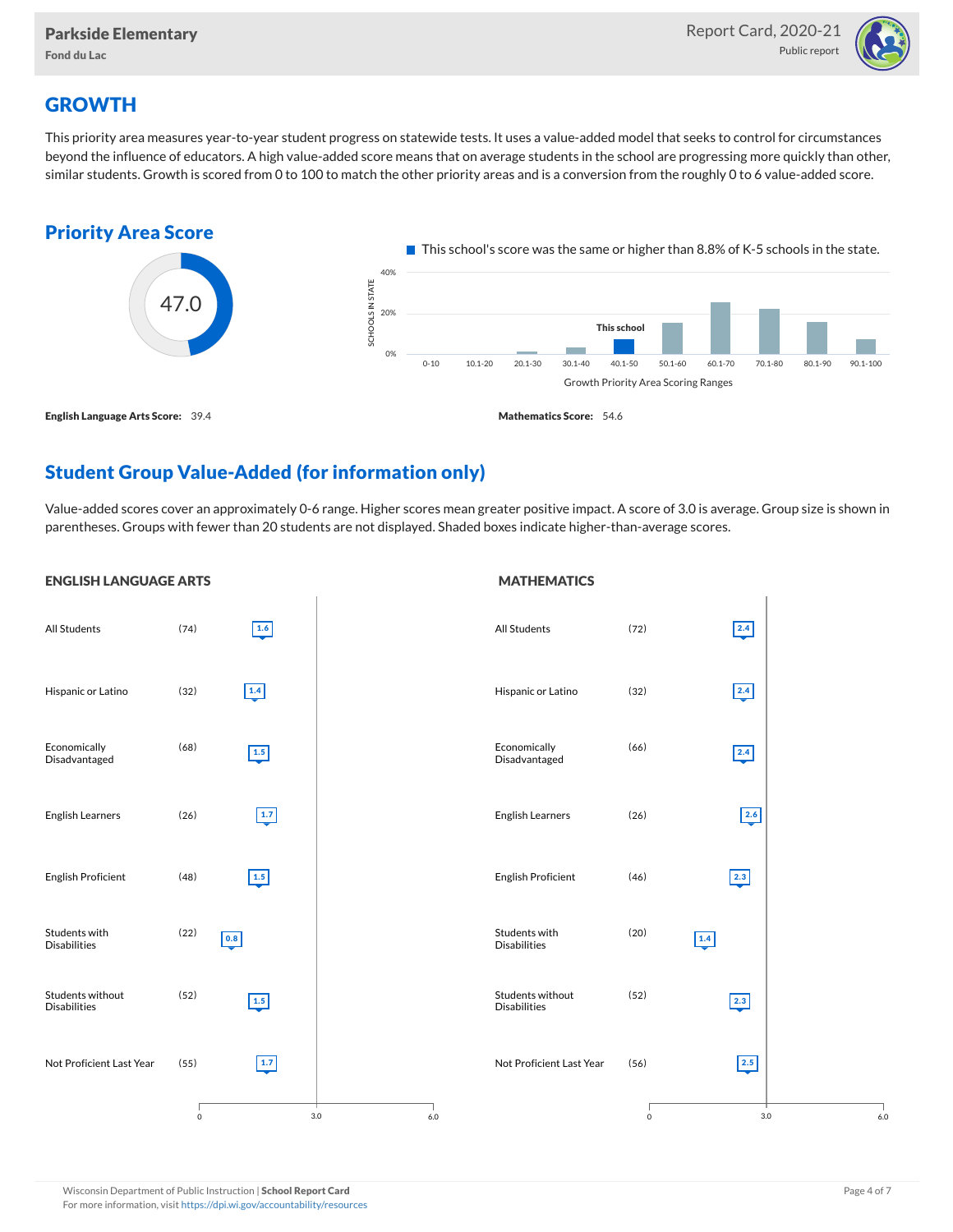

## TARGET GROUP OUTCOMES

This priority area examines outcomes for students with the lowest test scores — the Target Group. It is designed to promote equity by helping schools focus on learners who need the most support while also improving outcomes for all students. The priority area score combines component scores for achievement, growth, chronic absenteeism, and attendance or graduation rate. Data are not displayed when target groups have fewer than 20 students.

### Priority Area Score



### Component Scores

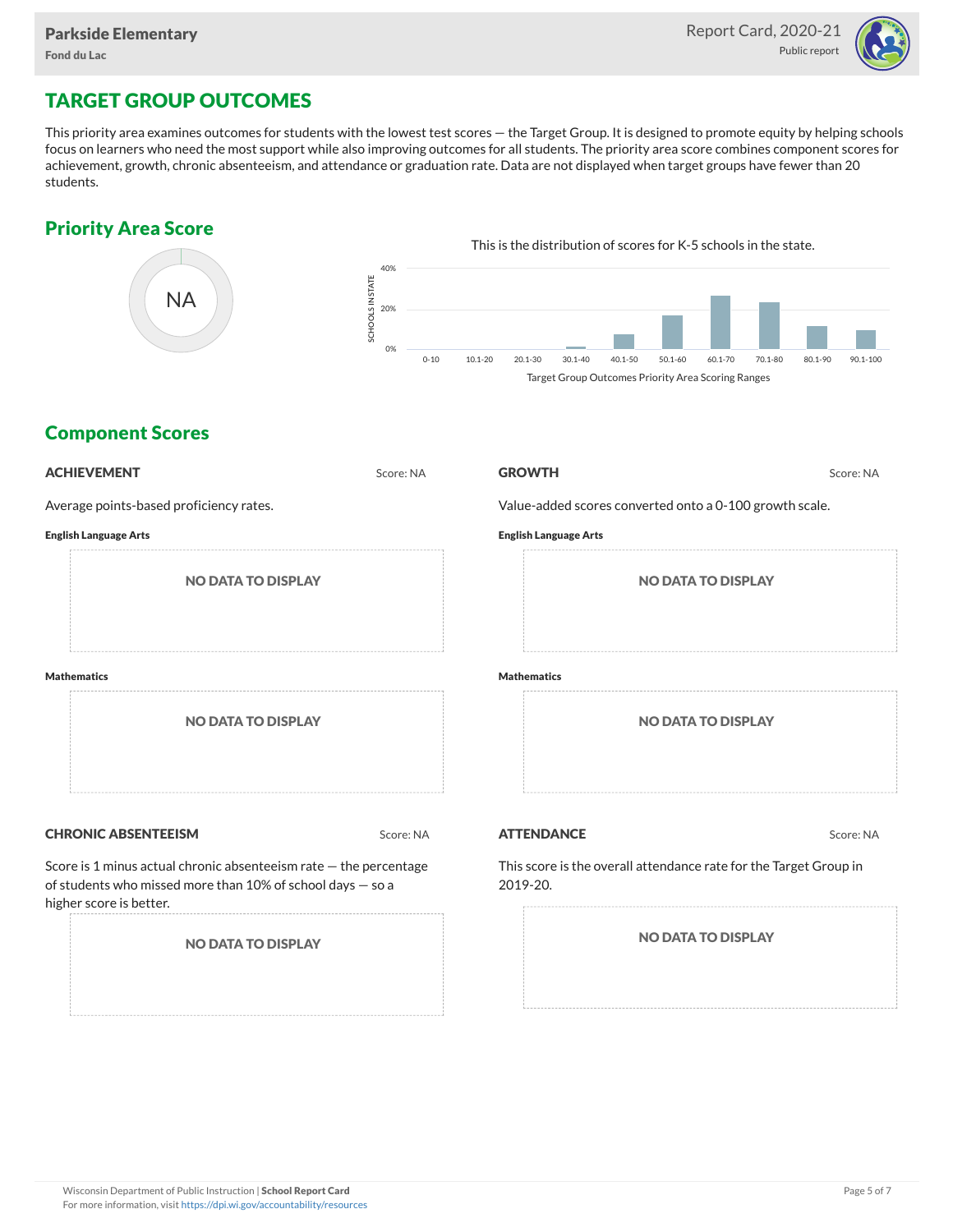**College** 



## ON-TRACK TO GRADUATION

This priority area indicates how successfully students are progressing toward completing their K-12 education. The score combines component scores for measures of student engagement and achievement.

#### Priority Area Score



 $\blacksquare$  This school's score was the same or higher than 15.0% of K-5 schools in the state. e<br>Sc OLS IN STATE<br>?<br>? 50% 25% 75% This school

On- Track to Graduation Priority Area Scoring Ranges

0-10 10.1-20 20.1-30 30.1-40 40.1-50 50.1-60 60.1-70 70.1-80 80.1-90 90.1-100

#### Component Scores

| <b>CHRONIC ABSENTEEISM</b> |
|----------------------------|
|                            |

Score: 88.0

0%

Score is 1 minus actual chronic absenteeism rate — the percentage of students who missed more than 10% of school days — so a higher score is better.



#### **SCHOOL-WIDE ATTENDANCE** Score: 95.5

This score is the overall attendance rate for the school in 2019-20.



**3RD GRADE ENGLISH LANGUAGE ARTS** Score: 41.5

Average points-based proficiency rates.



#### **8TH GRADE MATHEMATICS** Score: NA

Average points-based proficiency rates.

NO GRADE 8